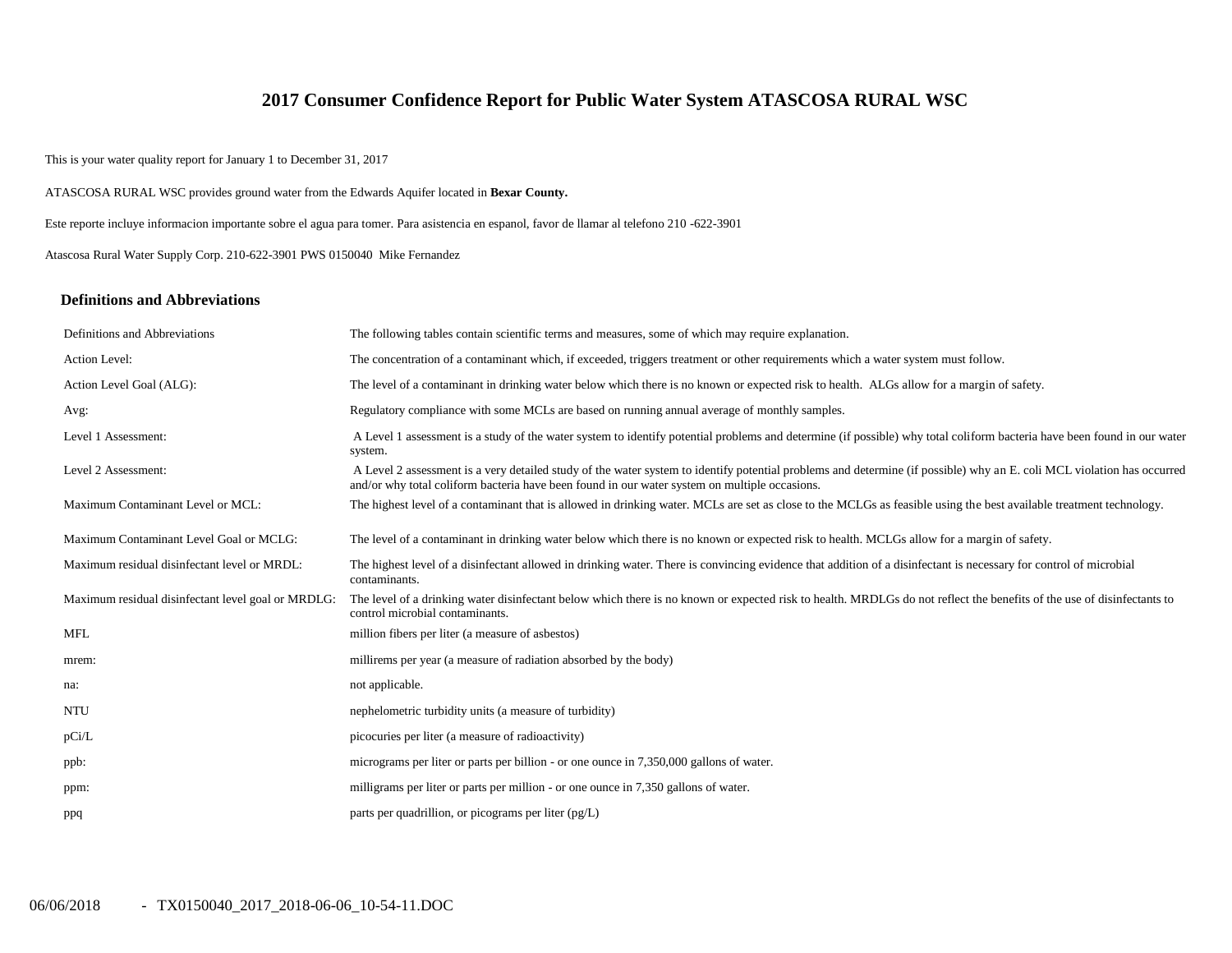### **Definitions and Abbreviations**

ppt parts per trillion, or nanograms per liter (ng/L)

Treatment Technique or TT: A required process intended to reduce the level of a contaminant in drinking water.

# **Information about your Drinking Water**

The sources of drinking water (both tap water and bottled water) include rivers, lakes, streams, ponds, reservoirs, springs, and wells. As water travels over the surface of the land or through the ground, it dissolves naturally-occurring minerals and, in some cases, radioactive material, and can pick up substances resulting from the presence of animals or from human activity.

Drinking water, including bottled water, may reasonably be expected to contain at least small amounts of some contaminants. The presence of contaminants does not necessarily indicate that water poses a health risk. More information about contaminants and potential health effects can be obtained by calling the EPAs Safe Drinking Water Hotline at (800) 426-4791.

Contaminants that may be present in source water include:

- Microbial contaminants, such as viruses and bacteria, which may come from sewage treatment plants, septic systems, agricultural livestock operations, and wildlife.

- Inorganic contaminants, such as salts and metals, which can be naturally-occurring or result from urban storm water runoff, industrial or domestic wastewater discharges, oil and gas production, mining, or farming.

- Pesticides and herbicides, which may come from a variety of sources such as agriculture, urban storm water runoff, and residential uses.

- Organic chemical contaminants, including synthetic and volatile organic chemicals, which are by-products of industrial processes and petroleum production, and can also come from gas stations, urban storm water runoff, and septic systems.

- Radioactive contaminants, which can be naturally-occurring or be the result of oil and gas production and mining activities.

In order to ensure that tap water is safe to drink, EPA prescribes regulations which limit the amount of certain contaminants in water provided by public water systems. FDA regulations establish limits for contaminants in bottled water which must provide the same protection for public health.

Contaminants may be found in drinking water that may cause taste, color, or odor problems. These types of problems are not necessarily causes for health concerns. For more information on taste, odor, or color of drinking water, please contact the system's business office.

You may be more vulnerable than the general population to certain microbial contaminants, such as Cryptosporidium, in drinking water. Infants, some elderly, or immunocompromised persons such as those undergoing chemotherapy for cancer; persons who have undergone organ transplants; those who are undergoing treatment with steroids; and people with HIV/AIDS or other immune system disorders, can be particularly at risk from infections. You should seek advice about drinking water from your physician or health care providers. Additional guidelines on appropriate means to lessen the risk of infection by Cryptosporidium are available from the Safe Drinking Water Hotline (800-426-4791).

If present, elevated levels of lead can cause serious health problems, especially for pregnant women and young children. Lead in drinking water is primarily from materials and components associated with service lines and home plumbing. We are responsible for providing high quality drinking water, but we cannot control the variety of materials used in plumbing components. When your water has been sitting for several hours, you can minimize the potential for lead exposure by flushing your tap for 30 seconds to 2 minutes before using water for drinking or cooking. If you are concerned about lead in your water, you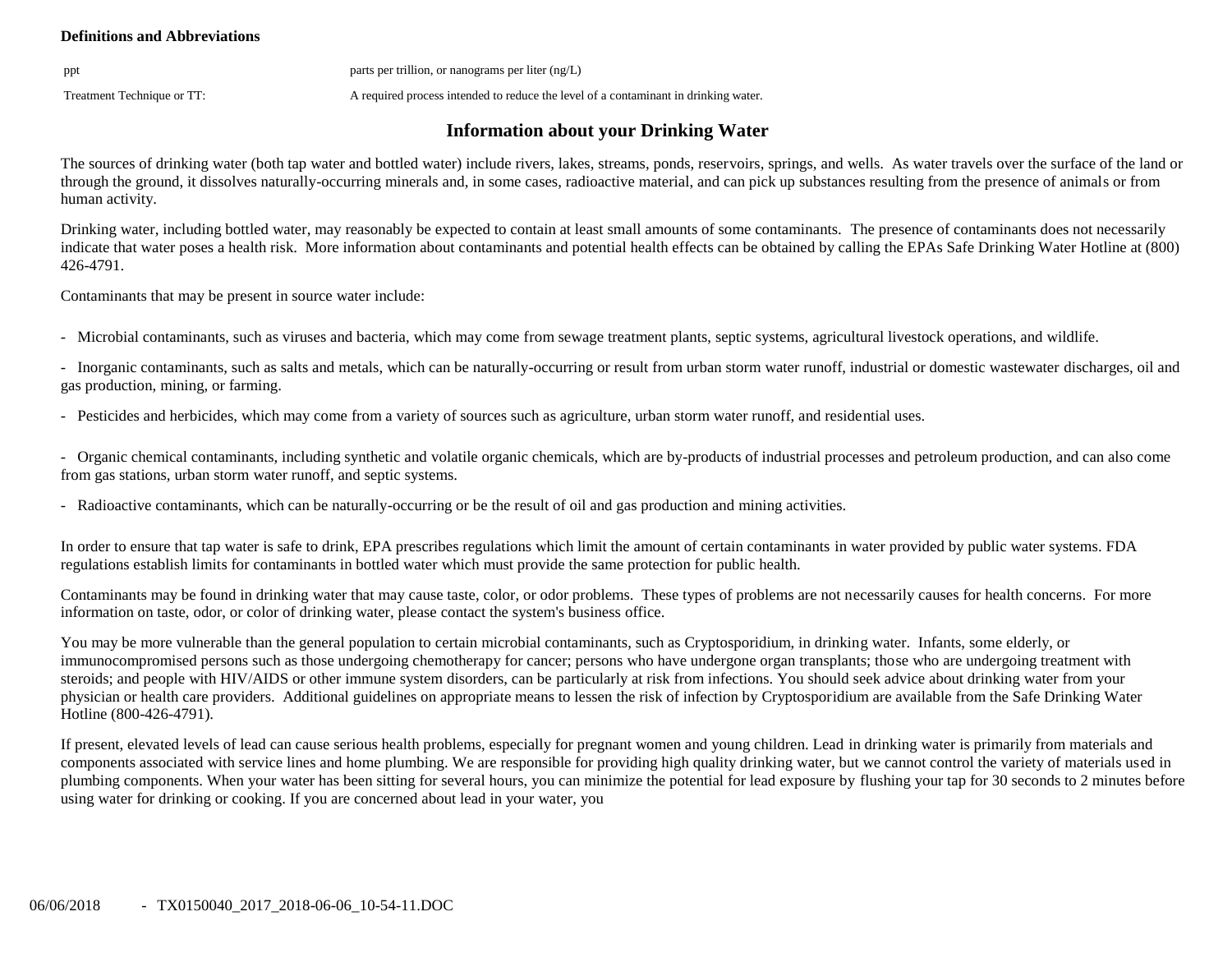may wish to have your water tested. Information on lead in drinking water, testing methods, and steps you can take to minimize exposure is available from the Safe Drinking Water Hotline or at [http://www.epa.gov/safewater/lead.](http://www.epa.gov/safewater/lead)

#### **Information about Source Water**

'TCEQ completed an assessment of your source water, and results indicate that some of our sources are susceptible to certain contaminants. The sampling requirements for your water system is based on this susceptibility and previous sample data. Any detections of these contaminants will be found in this Consumer Confidence Report. For more information on source water assessments and protection efforts at our system contact Mike Fernandez at 210-622-3901.

This is an alert about your drinking water and a cosmetic dental problem that might affect children under nine years of age. At low levels, fluoride can help prevent cavities, but children drinking water containing more th milligrams per liter (mg/l) of fluoride may develop cosmetic discoloration of their permanent teeth (dental fluorosis). The drinking water provided by Atascosa Rural Water Supply has a fluoride concentration of 0.3 average with a range of  $0.25 - 2.47$  mg/l.

Dental fluorosis, in it's moderate or severe forms, may result in a brown staining and/or pitting of the permanent teeth. This problem occurs only in developing teeth, before they erupt from the gums. Children under nine should be provided with alternative sources of drinking water or water that has been treated to remove the fluoride to avoid the possibility of staining and pitting of their permanent teeth. You may also want to contact yo dentist about proper use by young children of fluoride-containing products. Older children and adults may safely drink the water.

Drinking water containing more than 4 mg/l of fluoride (the U.S. Environmental Protection Agency's drinking water standard) can increase your risk of developing bone disease. Your drinking water does not contain more than 4 mg/l of fluoride, but we're required to notify you when we discover that the fluoride levels in your drinking water 2mg/l because of the dental problem.

For more information, please call Mike Fernandez of Atascosa Rural Water Supply at 210-622-3901. Some home water treatments units are also available to remove fluoride from drinking water. "To learn more about available home water treatment units, you may call NSF International at 1-877-8-NSF-HELP "

#### **Coliform Bacteria**

| Maximum Contaminant<br>Level Goal | <b>Total Coliform</b><br>Maximum<br>Contaminant Level | Maximum Contaminant<br>Level | Highest No. of Positive Fecal Coliform or E. Coli Total No. of Positive E. Coli<br>or Fecal Coliform Samples | Violation | Likely Source of Contamination        |
|-----------------------------------|-------------------------------------------------------|------------------------------|--------------------------------------------------------------------------------------------------------------|-----------|---------------------------------------|
|                                   | 1 positive monthly<br>sample.                         |                              |                                                                                                              |           | Naturally present in the environment. |

| <b>Lead and Copper</b> | <b>Date Sampled</b> | <b>MCLG</b> | <b>Action Level (AL)</b> | 90th Percentile | # Sites Over AL | <b>Units</b> | <b>Violation</b> | Likely Source of Contamination                                                                                |
|------------------------|---------------------|-------------|--------------------------|-----------------|-----------------|--------------|------------------|---------------------------------------------------------------------------------------------------------------|
| Copper                 | 09/12/2016          | 1.3         |                          | 0.252           |                 | ppm          |                  | Erosion of natural deposits; Leaching from wood<br>preservatives; Corrosion of household plumbing<br>systems. |
| Lead                   | 09/12/2016          |             |                          |                 |                 | ppb          |                  | Corrosion of household plumbing systems;<br>Erosion of natural deposits.                                      |

# **2017 Water Quality Test Results**

| <b>Disinfection By-Products</b> | <b>Collection Date</b> | <b>Highest Level or</b><br><b>Average Detected</b> | Range of Individual<br>Samples | <b>MCLG</b> | MCI | <b>Units</b> | Violation | <b>Likely Source of Contamination</b> |
|---------------------------------|------------------------|----------------------------------------------------|--------------------------------|-------------|-----|--------------|-----------|---------------------------------------|
|                                 |                        |                                                    |                                |             |     |              |           |                                       |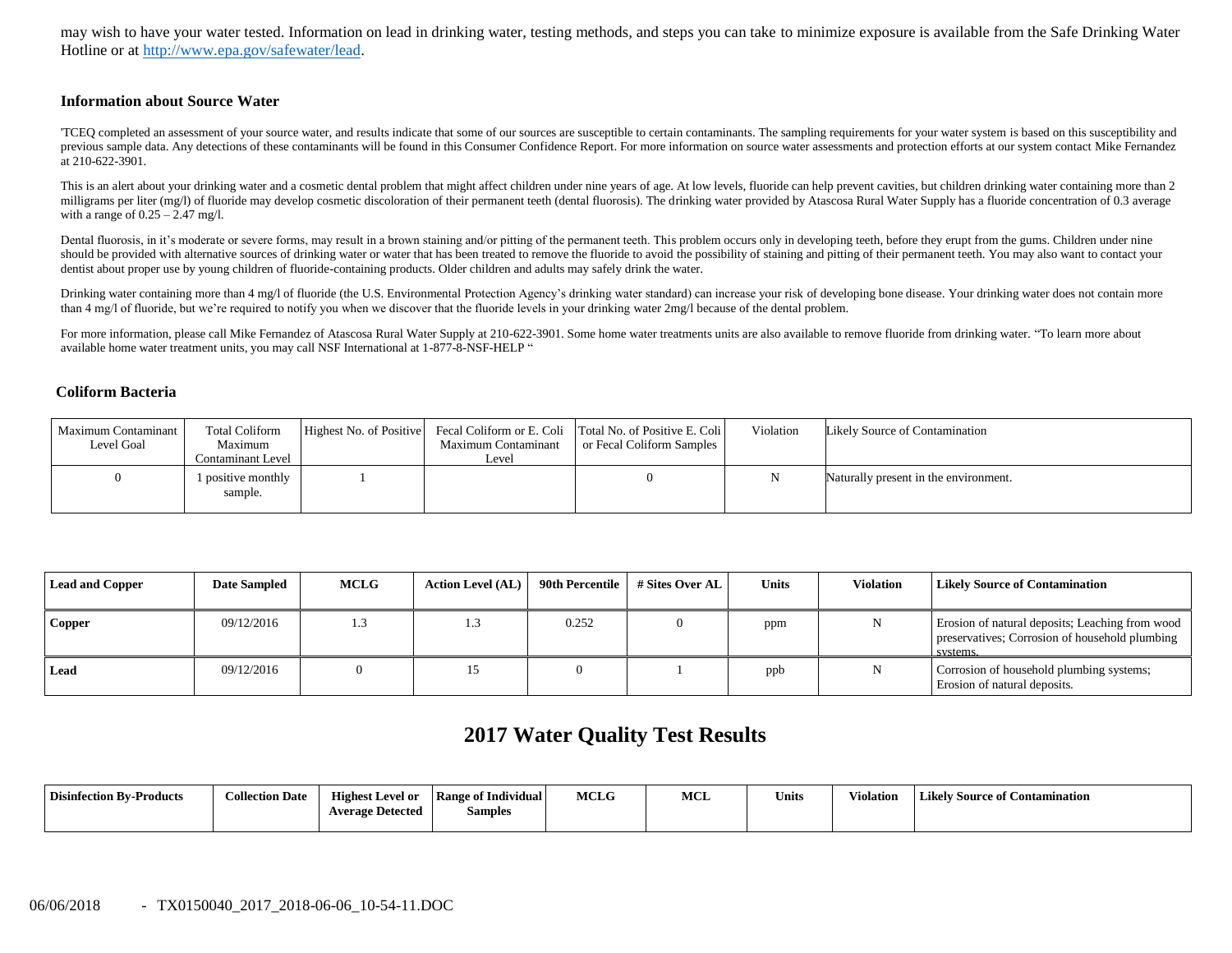| Haloacetic Acids (HAA5) | 2017 |  | $\sim$<br>0 -<br>. ب | $\sim$<br>No goal for the<br>total | oc | ppb |  | $\cdots$<br>By-product of drinking water disinfection. |
|-------------------------|------|--|----------------------|------------------------------------|----|-----|--|--------------------------------------------------------|
|-------------------------|------|--|----------------------|------------------------------------|----|-----|--|--------------------------------------------------------|

'\* The value in the Highest Level or Average Detected column is the highest average of all HAA5 sample results collected at a location over a year'

'\* The value in the Highest Level or Average Detected column is the highest average of all TTHM sample results collected at a location over a year'

| <b>Inorganic Contaminants</b>     | <b>Collection Date</b> | <b>Highest Level or</b><br><b>Average Detected</b> | <b>Range of Individual</b><br><b>Samples</b> | <b>MCLG</b> | <b>MCL</b> | <b>Units</b> | <b>Violation</b> | <b>Likely Source of Contamination</b>                                                                                            |
|-----------------------------------|------------------------|----------------------------------------------------|----------------------------------------------|-------------|------------|--------------|------------------|----------------------------------------------------------------------------------------------------------------------------------|
| <b>Barium</b>                     | 2017                   | 0.132                                              | $0.106 - 0.132$                              |             | 2          | ppm          | N                | Discharge of drilling wastes; Discharge from metal<br>refineries; Erosion of natural deposits.                                   |
| <b>Fluoride</b>                   | 2017                   | 0.3                                                | $0.25 - 2.47$                                |             | 4.0        | ppm          | N                | Erosion of natural deposits; Water additive which<br>promotes strong teeth; Discharge from fertilizer and<br>aluminum factories. |
| Nitrate [measured as<br>Nitrogen] | 2017                   | 12                                                 | $0.01 - 12.4$                                | 10          | 10         | ppm          | Y                | Runoff from fertilizer use; Leaching from septic<br>tanks, sewage; Erosion of natural deposits.                                  |
| Selenium                          | 2017                   | 10                                                 | $0 - 6.5$                                    | 50          | 50         | ppb          | N                | Discharge from petroleum and metal refineries;<br>Erosion of natural deposits; Discharge from mines.                             |
| <b>Thallium</b>                   | 2017                   | 0.8                                                | $0 - 0.8$                                    | 0.5         | 2          | ppb          | N                | Discharge from electronics, glass, and Leaching from<br>ore-processing sites; drug factories.                                    |

| <b>Radioactive Contaminants</b> | <b>Collection Date</b> | <b>Highest Level or</b><br><b>Average Detected</b> | <b>Range of Individual</b><br><b>Samples</b> | <b>MCLG</b> | <b>MCL</b> | <b>Units</b> | <b>Violation</b> | <b>Likely Source of Contamination</b> |
|---------------------------------|------------------------|----------------------------------------------------|----------------------------------------------|-------------|------------|--------------|------------------|---------------------------------------|
| Combined Radium 226/228         | 02/16/2016             | 3.05                                               | $3.05 - 3.05$                                | $\Omega$    |            | pCi/L        | N                | Erosion of natural deposits.          |
| <b>Uranium</b>                  | 2017                   |                                                    | $1.8 - 1.8$                                  | $\Omega$    | 30         | ug/l         |                  | Erosion of natural deposits.          |

## **Disinfectant Residual**

' **A blank disinfectant residual table has been added to the CCR template, you will need to add data to the fields. Your data can be taken off the Disinfectant Level Quarterly Operating Reports (DLQOR).**'

| <b>Disinfec</b><br>ctant Residual | Year<br>Average Level | $\sim$<br><b>Range of Levels</b><br>–<br>Detected | <b>MRDL</b> | <b>MRDL</b> | Unit of<br>Measure | $($ V $I$ N $)$<br>$-1$<br>Violation (Y/ | <b>Source in Drinking Water</b> |
|-----------------------------------|-----------------------|---------------------------------------------------|-------------|-------------|--------------------|------------------------------------------|---------------------------------|
|-----------------------------------|-----------------------|---------------------------------------------------|-------------|-------------|--------------------|------------------------------------------|---------------------------------|